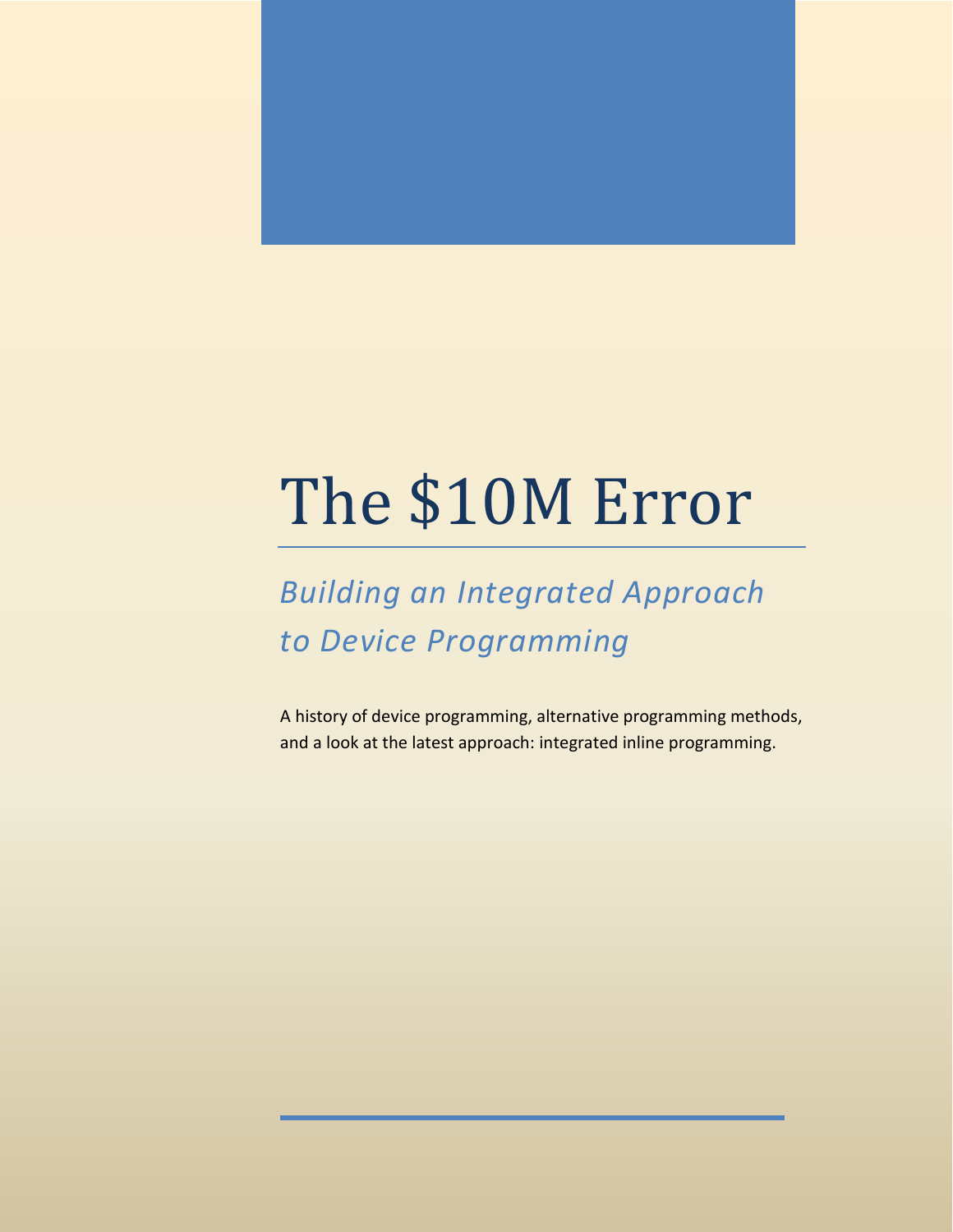

### **The \$10M Error:** *Building an Integrated Approach to Device Programming*

A production operator at a high volume consumer electronics manufacturer selected the wrong data file to program into a new model. Before the operator's mistake was discovered, the manufacturer had built thousands of products containing the wrong software and shipped them to customers where they failed during activation. All the faulty products had to be identified and withdrawn from distribution channels. That one mistake, not counting embarrassment and loss of good will, cost the manufacturer over 10 million dollars. Depending on where an error is detected, costs can range from \$25K to over \$10M.



*Costs of error detection at early, middle, and late stages in the production process*

> Humans are not perfect. The more complex the task, the more likelihood there is for error, and manufacturing lines are no exception. In today's complex manufacturing environment, getting accurate information into programmable devices requires that people and processes get every step right—from the software engineer who creates the data file and associates it to a build recipe, to the operator who selects that recipe and programs the device. Unfortunately, major forces are working against success.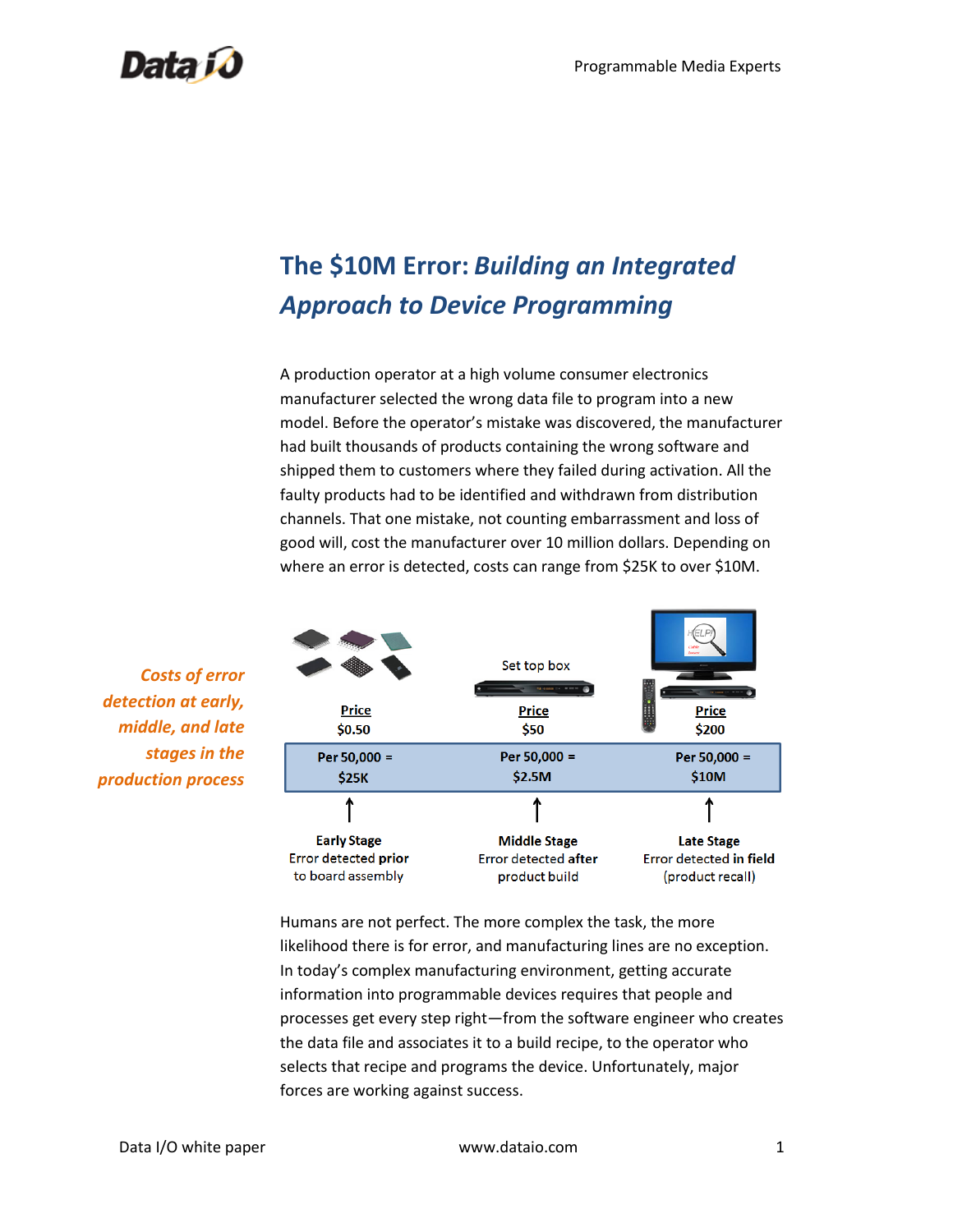











#### **HISTORICAL ROADMAP OF DEVICE PROGRAMMING**

Over time, the types and severity of programming errors have changed. In the **1970s**, Original Equipment Manufacturers (OEMs) designed and built their own products in-house and sold those products locally. Typically, devices were programmed offline and in-house, conditions which met the OEM's delivery requirements. Any errors in programming were usually caught quickly and affected fewer devices.

In the **1980s**, the move toward outsourced manufacturing began to change the competitive landscape. Electronic Manufacturing Service (EMS) companies set up shop in low cost labor regions. OEMs outsourced their production to EMS companies to remain competitive on cost and delivery. OEMs began to lose control over manufacturing processes. Visibility into programming errors was diminished.

In the **1990s**, companies began adopting the Toyota model of Lean Manufacturing, building product just-in-time and embracing the notion of doing more with less. Designs could now be changed right up to and even during production run time. By the late 1990s companies had turned to programming inline at test, a just-in-time solution well suited to the small file sizes typical at that time.

In the **2000s**, open architecture designs drove new applications for tablet PCs, automobiles, and smartphones, all of which depend on higher density Flash Memory (including NAND and eMMC) to accommodate increased file sizes. As file size grew, so did the time it took to program inline at test, and bottlenecks at test forced production managers and test engineers to look for alternative methods of programming.

In the **2010s**, companies continue integrating the factory floor with the business management software—the Enterprise Resource Planning (ERP) software—to improve efficiencies with just-in-time manufacturing. Benefits of integrated programming include remote control of factory equipment, real-time performance feedback, and auditing capabilities used for traceability and quality.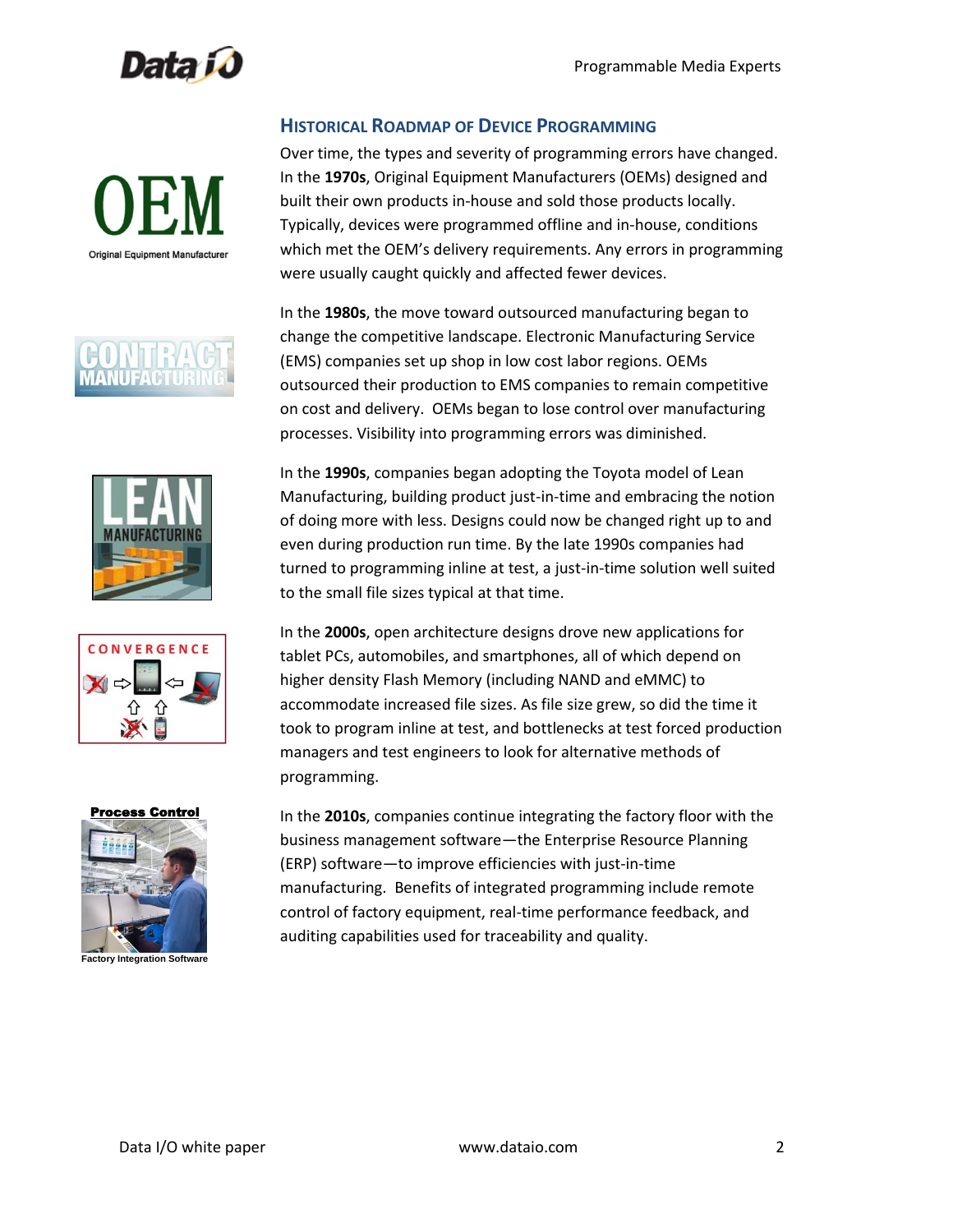

#### **MAJOR PROGRAMMING CHALLENGES**

#### **Human Error**

A major challenge is the risk of operators selecting the wrong data file for a product build. These errors occur because no link exists between the software repository and the build recipe. Without a link, operators can program thousands of products using the wrong data, an error potentially costing millions of dollars.

#### **Last Minute Code Changes**

A second major challenge occurs when software code changes. If out of date code is programmed into thousands of devices, those devices are unusable. Scrapping is prohibitively expensive since devices can cost several dollars and batch sizes are often in the thousands. Returning pre-programmed devices to be unpackaged, erased, reprogrammed, verified, and repackaged can cost double the original programming price per device. Depending on how quickly the company needs the reprogrammed devices, additional fees may be assessed to expedite and transport reprogrammed parts back to the assembly floor.

#### **Inventory Float**

*Challenges come in many forms: human error, code changes, inventory float, and IP security.*

Devices programmed offline typically sit in factory inventory awaiting placement on PCBs, adding no value and representing sunk cost. Forecast uncertainties can increase inventory float. An example helps illustrate. If current forecast calls for 500K devices for a product build, blank devices are purchased (at \$2 each), and programmed (at \$.30 each). If only 350K devices are needed, the manufacturer has 150K unusable programmed devices. If they can be reprogrammed, the manufacturer reprograms 150K parts (at double the original programming cost, or \$.60 each) for a total programming cost of \$135K (\$45K for original programming and \$90K for reprogramming ). If the devices can't be reprogrammed, 150K devices are scrapped, costing \$345K (\$300K for devices and \$45K for original programming).

#### **Loss of Intellectual Property**

Programmed devices in inventory expose the manufacturer to possible intellectual property (IP) theft because every programmed device contains the critical information to make a product operate. When thousands of programmed devices are in factory inventory, the theft of even a single device can be catastrophic. Storage in a secured area is costly and is no guarantee against theft because security systems can be circumvented. Offshore production in regions where IP protection laws are loose further raises the risks of theft.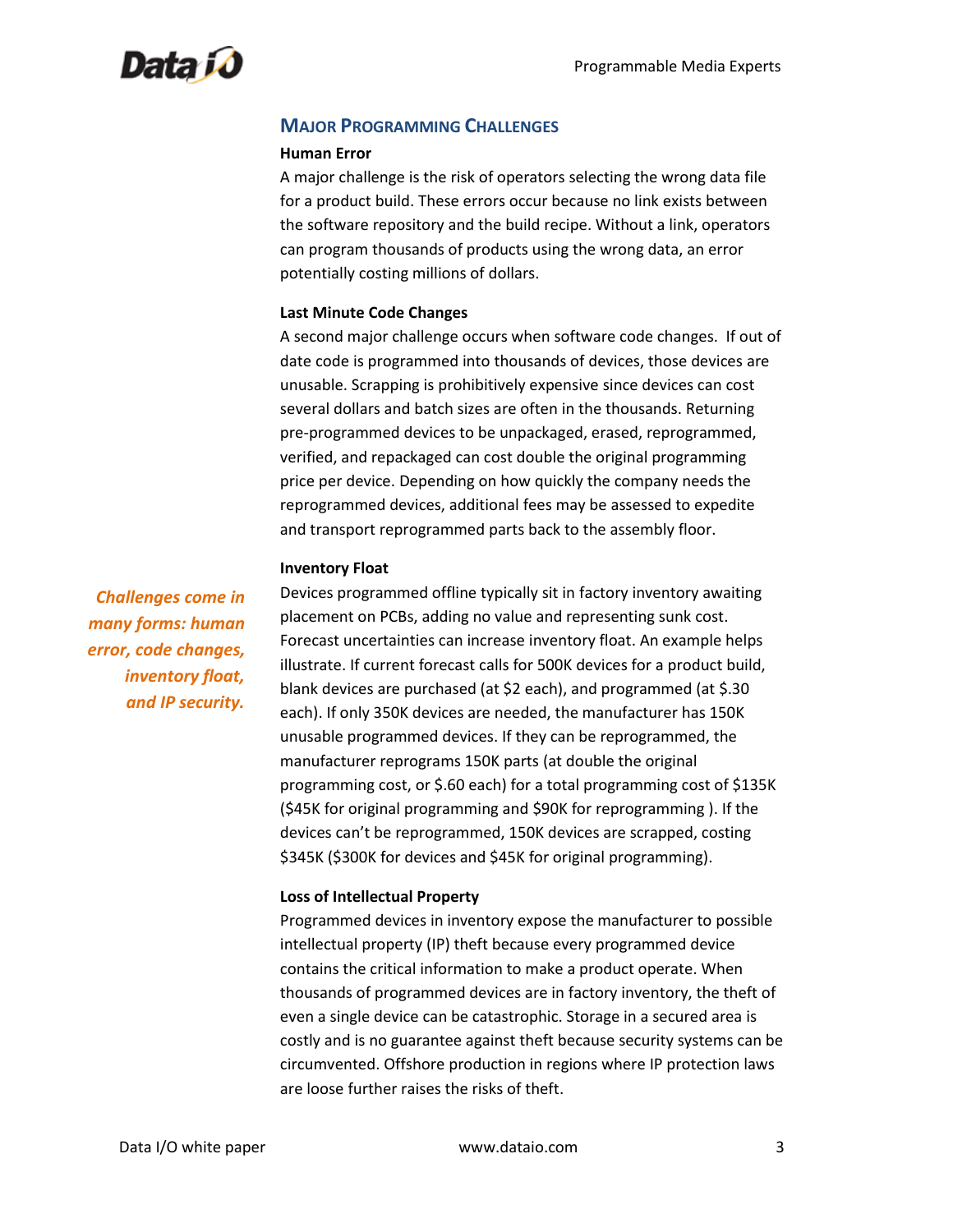

#### **AN INTEGRATED SOLUTION**

As feature-rich products demand more code, the ability to program as rapidly as possible becomes critical. Programming large files at test is no longer cost effective, or needs to be complemented by an integrated inline programming solution.

An ideal inline solution includes a job management utility to create, encrypt, and transfer programming jobs. The job management utility must have the ability to trace information for each device programmed, including the job name, time and date, error information, and algorithm and socket adapter used. All the programming results for a specific job must be easily exported for Manufacturing Execution Software (MES), Statistical Process Control (SPC) or other analysis or archiving software.

After the product is verified, the job management utility must securely transfer jobs to programming systems on the factory floor or across the globe. When the line manager starts the line, the data file is pulled from its network location to the programming system on the line, thus ensuring data content matches the product build recipe. Additionally, the job management utility should be able to remotely command the programmer to start, stop, pause, and resume a job. If programmer performance declines, the job management utility should alert management so steps can be taken immediately to address the issue.



*A factory integrated approach to Just-in-Time programming*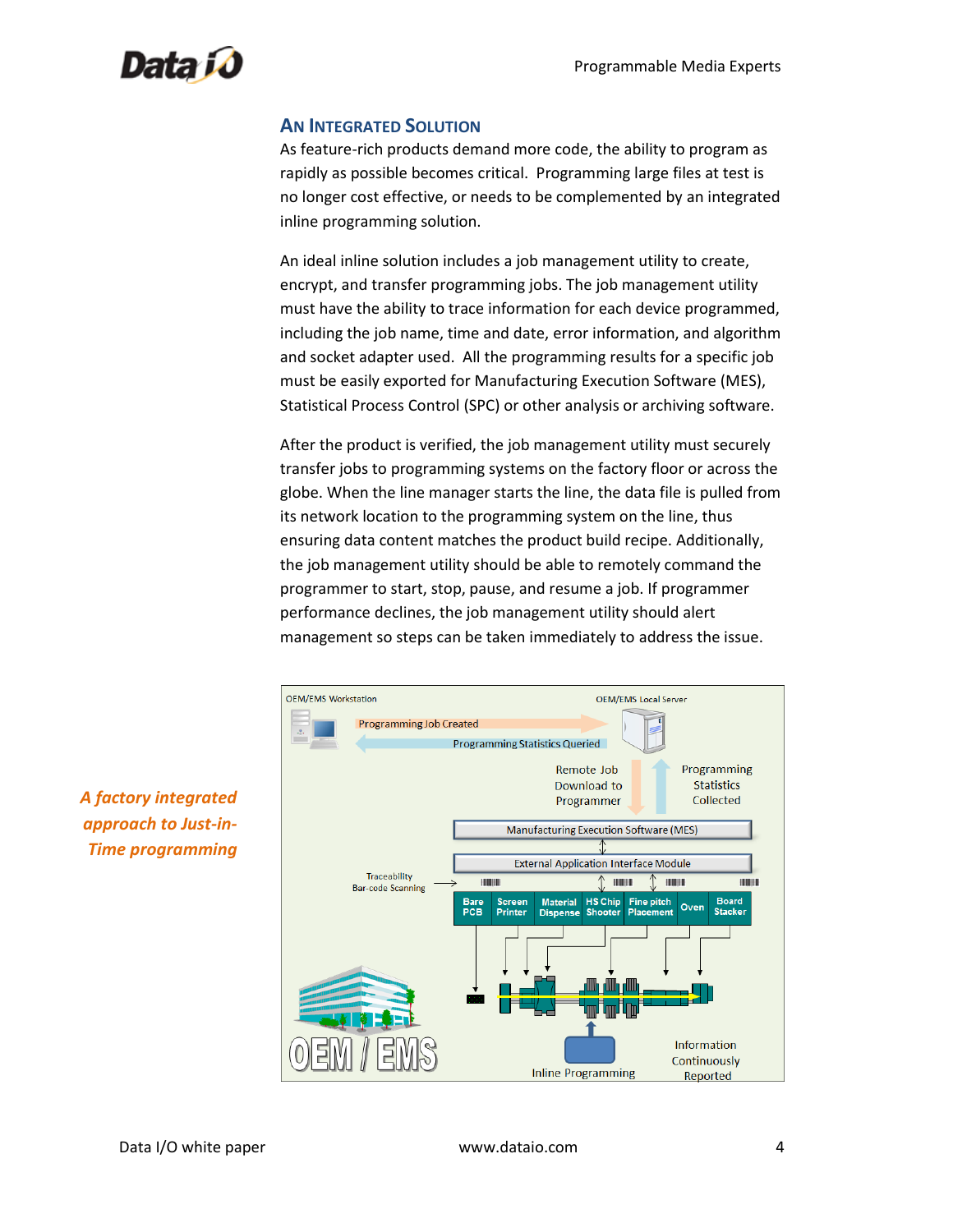

#### W**HAT TO LOOK FOR IN A PROGRAMMING SOLUTION**

When choosing a programming solution, a number of requirements must be adequately addressed:

| <b>Floor space</b>                                 | Occupies little or no floor space.                                                                                         |
|----------------------------------------------------|----------------------------------------------------------------------------------------------------------------------------|
| Device support/<br>algorithms                      | Includes a library of algorithms tested to<br>device manufacturer's specifications.                                        |
| <b>Solution flexibility</b>                        | Not SMT machine-specific. The solution is<br>flexible enough to work with a range of<br>SMT platforms.                     |
| <b>True analytics</b>                              | Provides up-to-date statistics about<br>performance, throughput, yields, failures,<br>and real-time system performance.    |
| <b>Regulatory compliance</b>                       | Meets international regulatory compliance<br>requirements.                                                                 |
| <b>Distributed</b><br>manufacturing<br>environment | Once the concept is proven on NPI line,<br>porting to distributed global<br>manufacturing sites is seamless.               |
| <b>Response speed to</b><br>code changes           | Provides the flexibility to respond<br>immediately to last-minute code changes,<br>both prior to and during product build. |
| <b>Service response</b>                            | Supported worldwide, with regional<br>service centers that provide answers in<br>customer's time zone.                     |
| <b>Breadth of device</b><br>support                | Supports the latest memory (NAND and<br>eMMC) and complex microcontrollers.                                                |
| <b>Consumable costs</b>                            | No hidden consumables costs. No<br>additional cost for device support.                                                     |
| <b>Track record of</b><br>company                  | Solution provider has a proven track<br>record of financial stability and expertise<br>in the field of programming.        |
| <b>Lean Manufacturing</b>                          | Supports lean manufacturing principles,<br>doing more with less.                                                           |
| <b>Quality/Process Control</b>                     | Provides traceability to the component<br>level. Can control system remotely.                                              |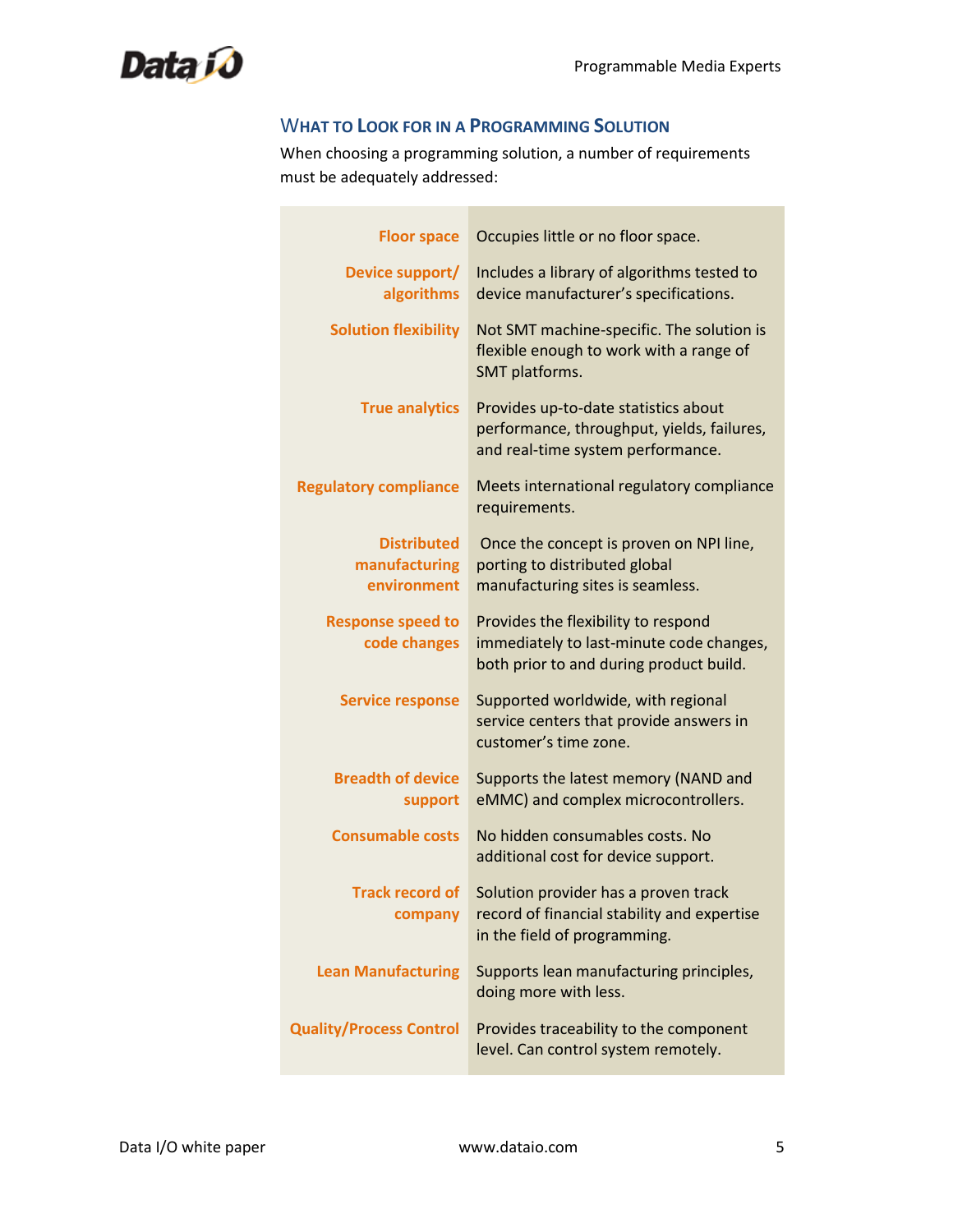

#### **DATA I/O'S SOLUTION—ROADRUNNER3 WITH FIS**

The industry's most advanced—and only—factory integrated inline programming solution is Data I/O's RoadRunner3 with Factory Integration Software (FIS). This solution is ideally suited for manufacturers with high volume/low mix production environments that program Flash memory and/or Flash microcontroller devices, experience frequent code changes, and require the highest standards of quality control, traceability and IP security. RoadRunner3 addresses the needs of the automotive, wireless, consumer electronics, and industrial controls markets (both OEM and EMS).



RoadRunner3 provides advantages for OEM and EMS manufacturers currently using non-inline programming methods:

- For those **outsourcing**, RoadRunner3 saves costs and eliminates delays associated with long supply chains and frequent code changes that create scrap and rework.
- For those **programming at test**, RoadRunner3 keeps up with constantly growing file sizes, takes no floor space, doesn't add to line processing time, requires no customer algorithm development, and eliminates production bottlenecks.
- For those **programming offline**, RoadRunner3 saves money by reallocating production resources to other areas and reducing costs associated with floor space, offline capital equipment, shipping, and inventory.

**RoadRunner3**  *with Factory Integration Software*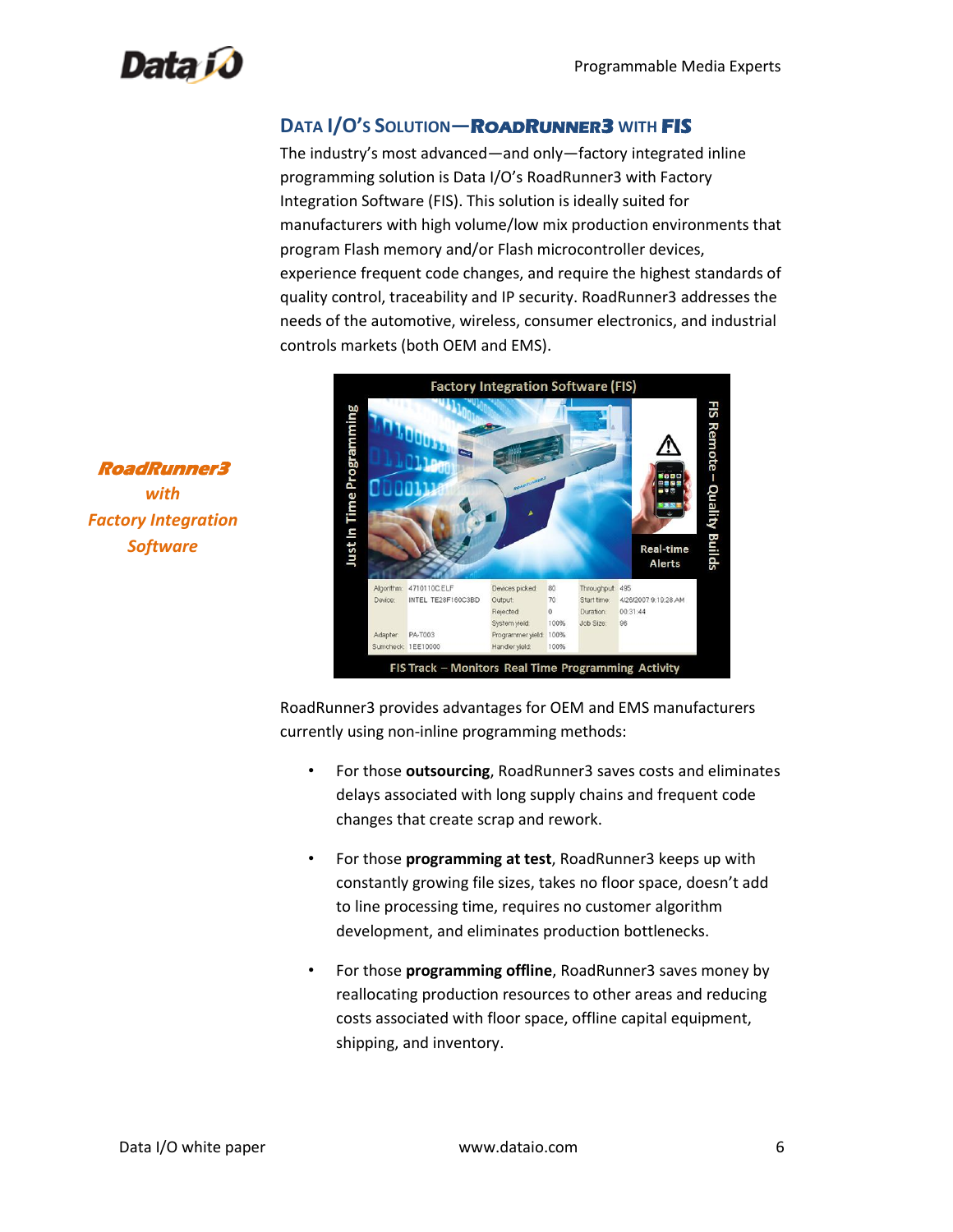

#### **ROADRUNNER3 ADVANTAGES**

| <b>Floor space requirement</b>                             | Mounts directly on the SMT machine and takes no<br>additional floor space.                                                                                                                                  |
|------------------------------------------------------------|-------------------------------------------------------------------------------------------------------------------------------------------------------------------------------------------------------------|
| Device support/<br>algorithms                              | Data I/O is the leader in algorithm development. All<br>algorithms are written to manufacturers' specifications<br>and thoroughly quality tested prior to release.                                          |
| <b>Solution flexibility</b>                                | Using an interface kit, one RoadRunner3 supports major<br>SMT platforms Fuji, SIPLACE, Panasonic, MYDATA.                                                                                                   |
| <b>True analytics</b>                                      | Contains a suite of software elements ("Factory<br>Integration Software") to improve process control from<br>design through manufacture.                                                                    |
| <b>Regulatory compliance</b>                               | Meets all international regulatory compliance<br>requirements.                                                                                                                                              |
| <b>Work in distributed</b><br>manufacturing<br>environment | Can be easily replicated in nearly real time in all<br>environments, from NPI to distributed global<br>manufacturing sites.                                                                                 |
| <b>Response speed to code</b><br>changes                   | Provides just in time programming, supporting code<br>changes on the fly.                                                                                                                                   |
| <b>Service response</b>                                    | Data I/O has worldwide support with service centers in<br>the United States, China and Germany to provide live<br>responses to customer questions.                                                          |
| <b>Breadth of device support</b>                           | Supports the latest memories and complex<br>microcontrollers. Data I/O offers the largest suite of<br>NAND bad block management schemes.                                                                    |
| <b>Consumable costs</b>                                    | No hidden consumables costs. One free algorithm and<br>standard adapter, plus use of all existing RoadRunner<br>algorithms.                                                                                 |
| <b>Track record of company</b>                             | With over 40 years in business, Data I/O has a proven<br>track record as the premier solution provider for<br>programming.                                                                                  |
| <b>Lean Manufacturing</b>                                  | An inherently lean solution that programs just in time,<br>eliminating waste associated with inventory float and<br>long supply chains, and overhead associated with offline<br>and outsourced programming. |
| <b>Quality/Process Control</b>                             | Integrated with factory software to eliminate human<br>errors. Only correctly programmed devices are delivered<br>to the SMT pick point.                                                                    |